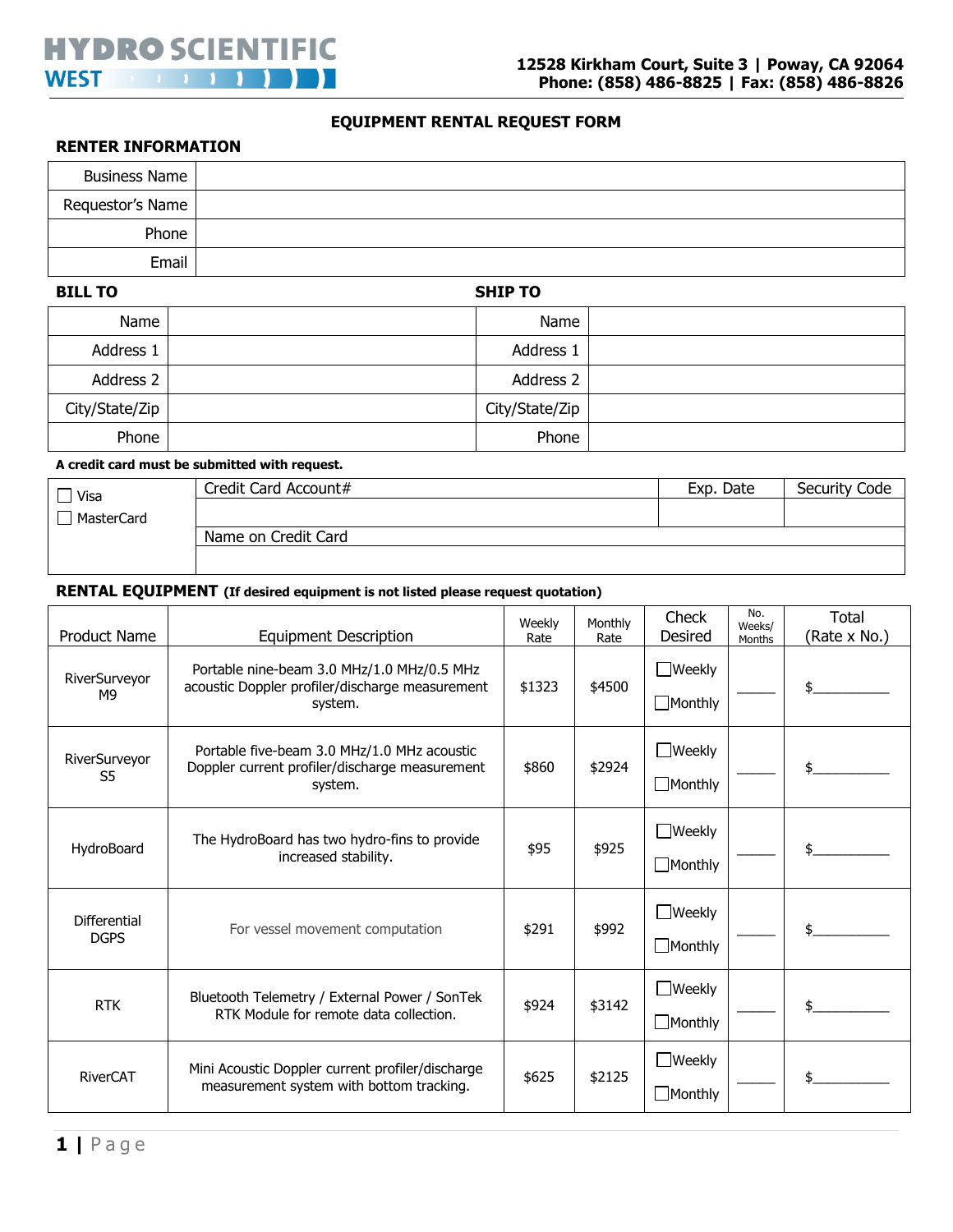| Flow Tracker                                           | Handheld ADV with 2D side-looking ADV probe<br>mounted to 2-m cable.                                                                                                                                             | \$362                         | \$1230                 | $\Box$ Weekly<br>$\Box$ Monthly |                         | \$                    |
|--------------------------------------------------------|------------------------------------------------------------------------------------------------------------------------------------------------------------------------------------------------------------------|-------------------------------|------------------------|---------------------------------|-------------------------|-----------------------|
| IQ Plus                                                | Five beam up-looking real-time acoustic Doppler<br>current meter/flowmeter (3.0-MHz) with a<br>measurement range of 5-m. System includes 20-m<br>cable and mounting brackets.                                    | \$500                         | \$1700                 | $\Box$ Weekly<br>$\Box$ Monthly |                         | \$                    |
| <b>Product Name</b>                                    | <b>Equipment Description</b>                                                                                                                                                                                     | Weekly<br>Rate                | Monthly<br>Rate        | Check<br>Desired                | No.<br>Weeks/<br>Months | Total<br>(Rate x No.) |
| IQ Standard                                            | Low profile (2.86-cm tall), five beam up-looking<br>real-time acoustic Doppler current meter/flow<br>meter (3.0-MHz) with a measurement range of 1.5-<br>m. System includes 20-m cable and mounting<br>brackets. | \$400                         | \$1360                 | $\Box$ Weekly<br>$\Box$ Monthly |                         | \$                    |
| IQ Flow Display                                        | Sontek IQ Flow Display.                                                                                                                                                                                          | \$50                          | \$170                  | $\Box$ Weekly<br>$\Box$ Monthly |                         | \$                    |
| <b>Water Quality</b><br>Sonde                          | YSI 6820 Multi Parameter Water Quality Sonde. 10-<br>m cable.                                                                                                                                                    | \$250                         | \$850                  | $\Box$ Weekly<br>$\Box$ Monthly |                         | \$                    |
| <b>MJK Shuttle</b>                                     | Ultra Sonic Level Transmitter. 0.1 to 25 m<br>measuring range. Includes 10-m cable, wall mount,<br>and flow display.                                                                                             | \$95                          | \$323                  | $\Box$ Weekly<br>$\Box$ Monthly |                         | \$                    |
| Data Logger                                            | 3100-iSIC data logging system with cellular modem<br>telemetry & solar charging kit. Supports 8 analog<br>inputs & 4 digital inputs for multi-sensor data<br>logging.                                            | \$200                         | \$680                  | $\Box$ Weekly<br>$\Box$ Monthly |                         | \$                    |
| Training                                               | First time user training and support.                                                                                                                                                                            | <b>Flat</b><br>Rate<br>\$1500 | Flat<br>Rate<br>\$1500 | $\Box$ Weekly<br>$\Box$ Monthly |                         | \$                    |
| Other                                                  | Reference Quote#:                                                                                                                                                                                                | \$                            | \$                     | $\Box$ Weekly<br>$\Box$ Monthly |                         | \$                    |
| <b>Subtotal</b><br>(Does not include tax and shipping) |                                                                                                                                                                                                                  |                               |                        |                                 |                         |                       |

**By signing below, I acknowledge that I have read, understand, and agree to the Terms and Conditions of HydroScientific West's Rental Agreement.**

**\_\_\_\_\_\_\_\_\_\_\_\_\_\_\_\_\_\_\_\_\_\_\_\_\_\_\_\_\_\_\_\_\_\_\_\_\_\_\_\_\_\_\_\_\_\_\_\_\_\_\_\_\_\_\_\_ \_\_\_\_\_\_\_\_\_\_\_\_\_\_\_\_\_\_\_\_\_\_\_\_\_\_\_\_\_\_\_\_\_\_\_\_\_\_\_\_ Authorized Signature Date** 

**Print Name Title** 

**\_\_\_\_\_\_\_\_\_\_\_\_\_\_\_\_\_\_\_\_\_\_\_\_\_\_\_\_\_\_\_\_\_\_\_\_\_\_\_\_\_\_\_\_\_\_\_\_\_\_\_\_\_\_\_\_ \_\_\_\_\_\_\_\_\_\_\_\_\_\_\_\_\_\_\_\_\_\_\_\_\_\_\_\_\_\_\_\_\_\_\_\_\_\_\_\_**